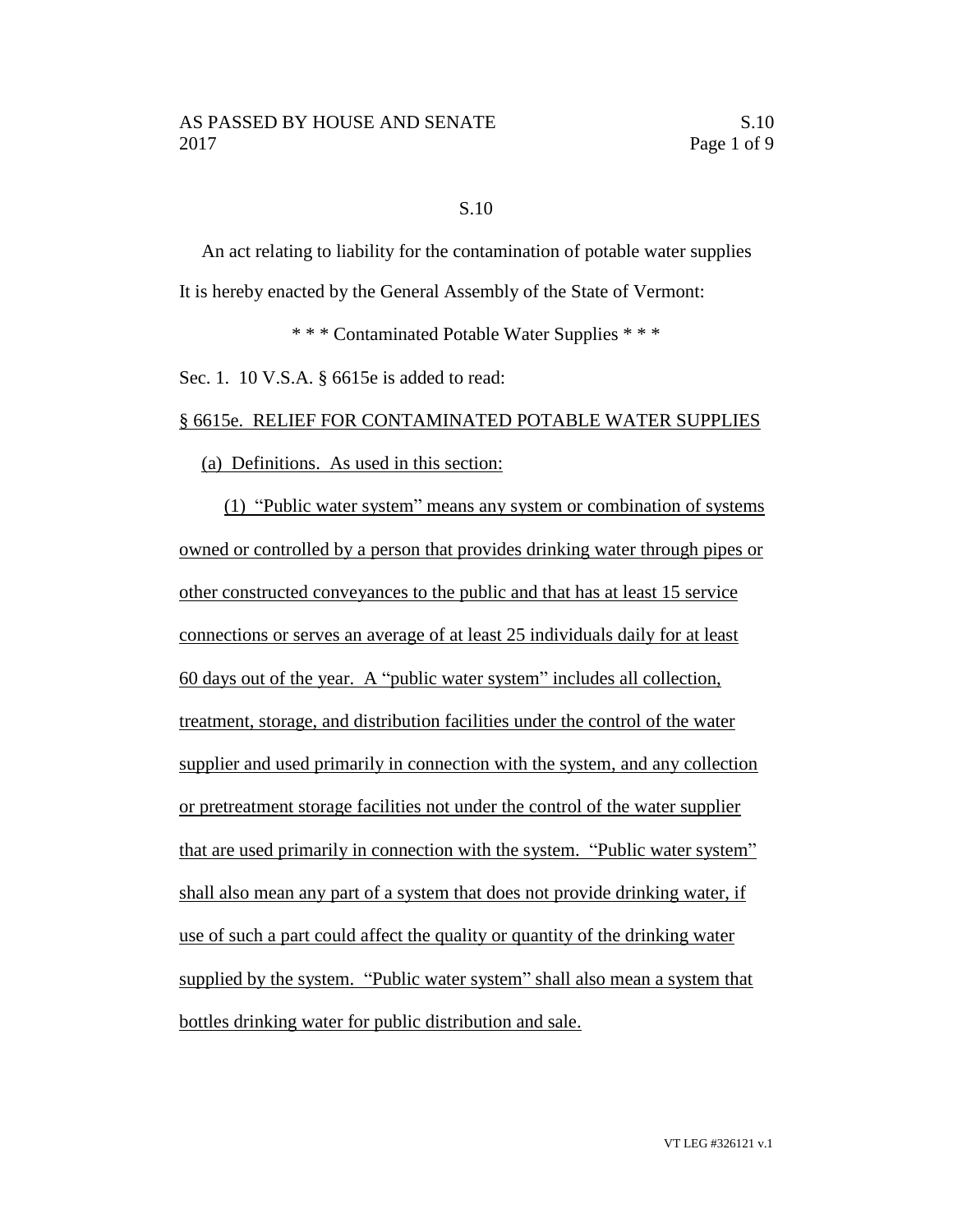(2) "Public community water system" means a public water system that serves at least 15 service connections used by year-round residents or regularly serves at least 25 year-round residents.

(b) Extension of public community water system.

(1) The Secretary, after due consideration of cost, may initiate a proceeding under this section to determine whether a person that released perfluorooctanoic acid into the air, groundwater, surface water, or onto the land is liable for the costs of extending the water supply of a public water system to an impacted property. A person who released perfluorooctanoic acid shall be liable for the extension of a municipal water line when:

(A) the property is served by a potable water supply regulated under chapter 64 of this title;

(B) the Secretary has determined that the potable water supply on the property:

(i) is a failed supply under chapter 64 of this title due to

perfluorooctanoic acid contamination; or

(ii) is likely to fail due to contamination by perfluorooctanoic acid due to the proximity of the potable water supply to other potable water supplies contaminated by perfluorooctanoic acid or due to other relevant factors; and

(C) the person the Secretary determined released perfluorooctanoic acid into the air, groundwater, surface water, or onto the land is a cause of or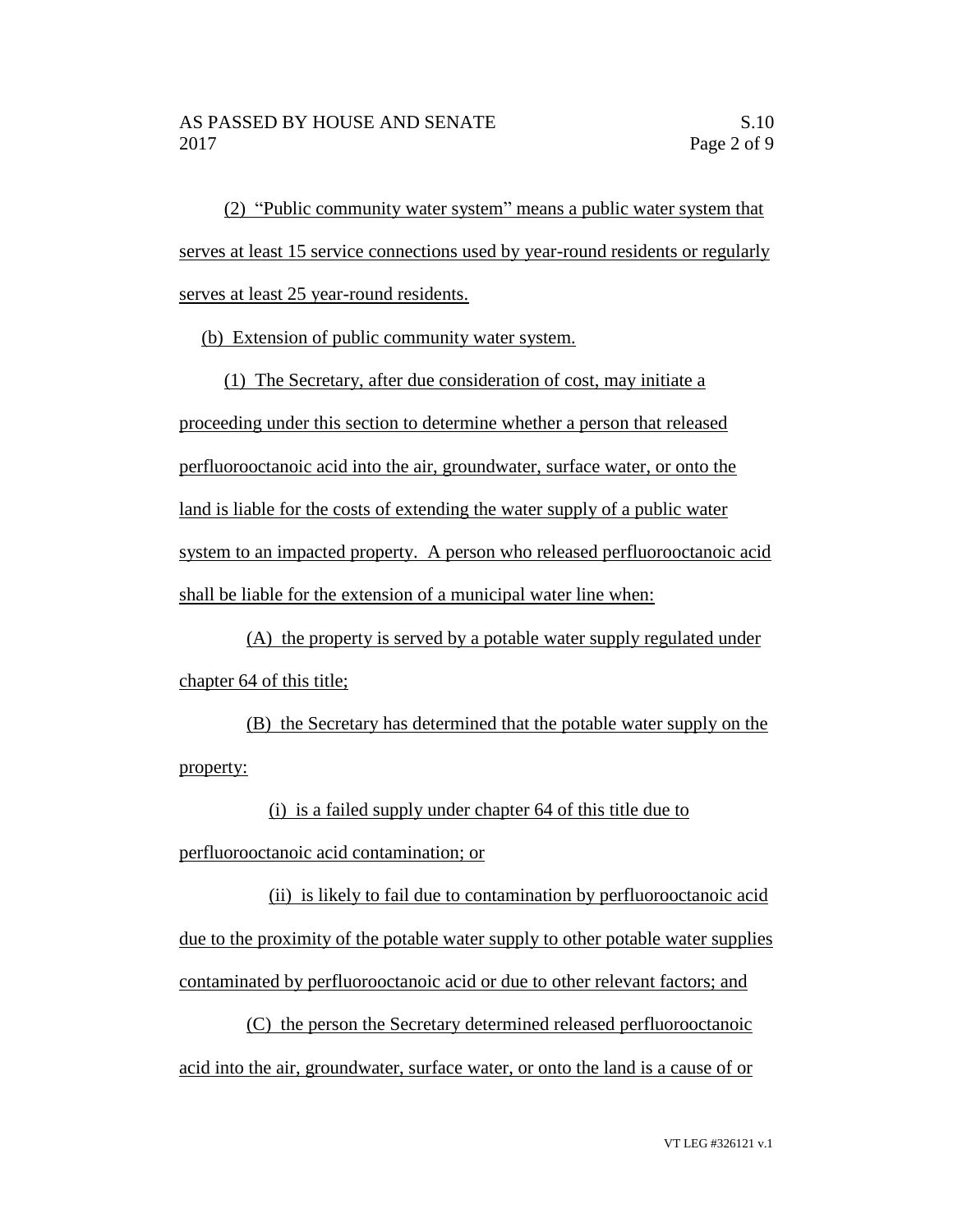contributor to the perfluorooctanoic acid contamination or likely contamination of the potable water supply.

(2) A person liable for the extension of a public water system under this section shall be strictly, jointly, and severally liable for all costs associated with that public water system extension. The remedy under this section is in addition to those provided by existing statutory or common law.

(c) Liability payment.

(1) Following notification of liability by the Secretary, a person liable under subsection (b) of this section for the extension of the water supply of a public water system shall pay the owner of the public water system for the extension of the water supply within 30 days of receipt of a final engineering design or within an alternate time frame ordered by the Secretary.

(2) If the person liable for the extension of the water supply does not pay the owner within the time frame required under subdivision (1) of this subsection, the person shall be liable for interest on the assessed cost of the extension of the water supply.

(d) Available defenses; rights. All defenses to liability and all rights to contribution or indemnification available to a person under section 6615 of this title are available to a person subject to liability under this section.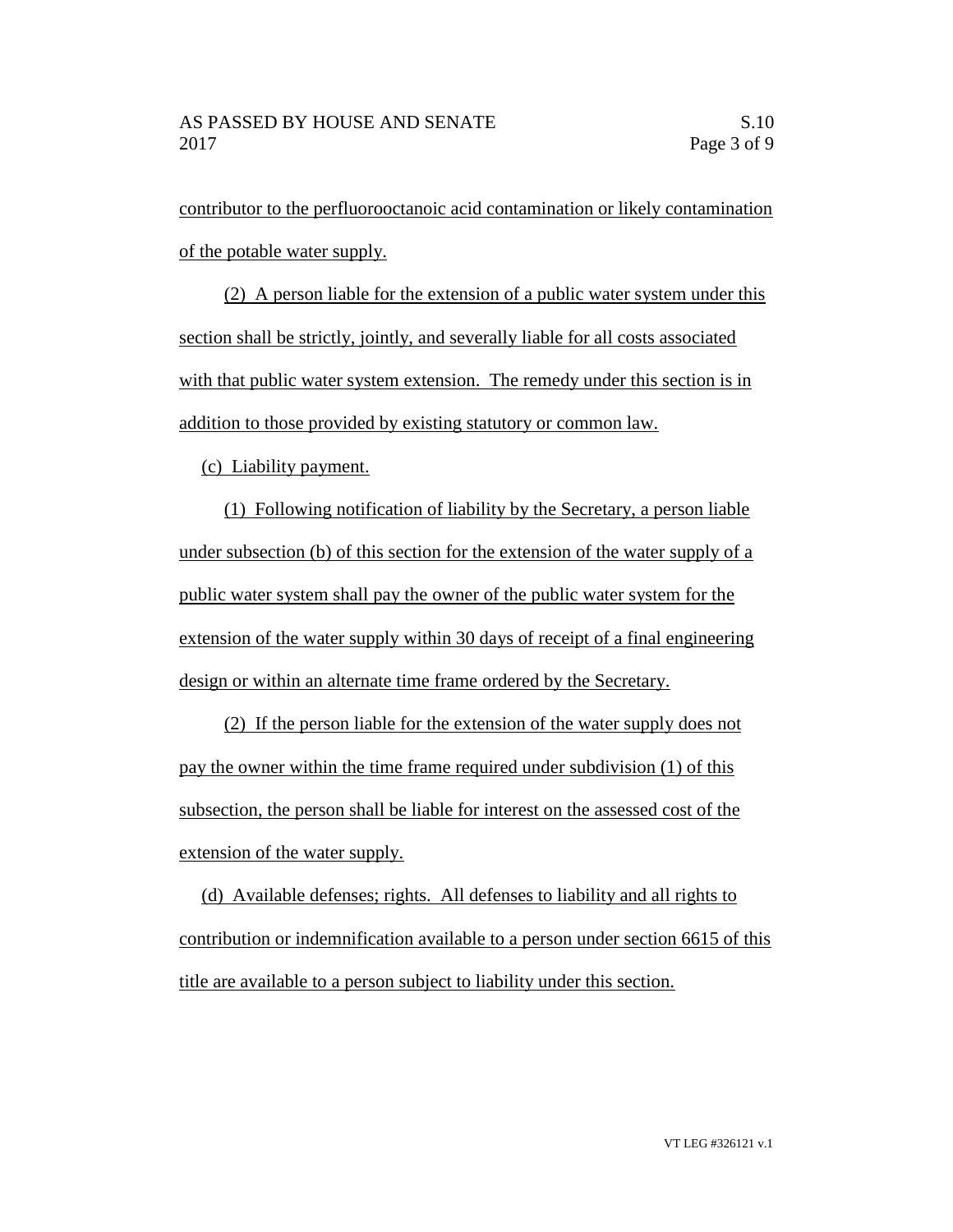# Sec. 2. APPLICATION OF LIABILITY

(a) 10 V.S.A. § 6615e, enacted under Sec. 1 of this act, shall apply to any determination of liability made by the Secretary of Natural Resources under

10 V.S.A. § 6615e after the effective date of the section.

(b) Notwithstanding any contrary provision of 1 V.S.A. § 214, 10 V.S.A. § 6615e shall apply to any relevant release of perfluorooctanoic acid regardless of the date of the relevant release, including releases that occurred prior to the effective date of 10 V.S.A. § 6615e.

\* \* \* Hazardous Materials \* \* \*

Sec. 3. 10 V.S.A. § 6602(16) is amended to read:

(16)(A) "Hazardous material" means all petroleum and toxic, corrosive, or other chemicals and related sludge included in any of the following:

(i) any substance defined in section  $101(14)$  of the federal

Comprehensive Environmental Response, Compensation and Liability Act of 1980;

(ii) petroleum, including crude oil or any fraction thereof; or

(iii) hazardous wastes, as determined under subdivision (4) of this section; or

(iv) a chemical or substance that, when released, poses a risk to human health or other living organisms and that is listed by the Secretary by rule.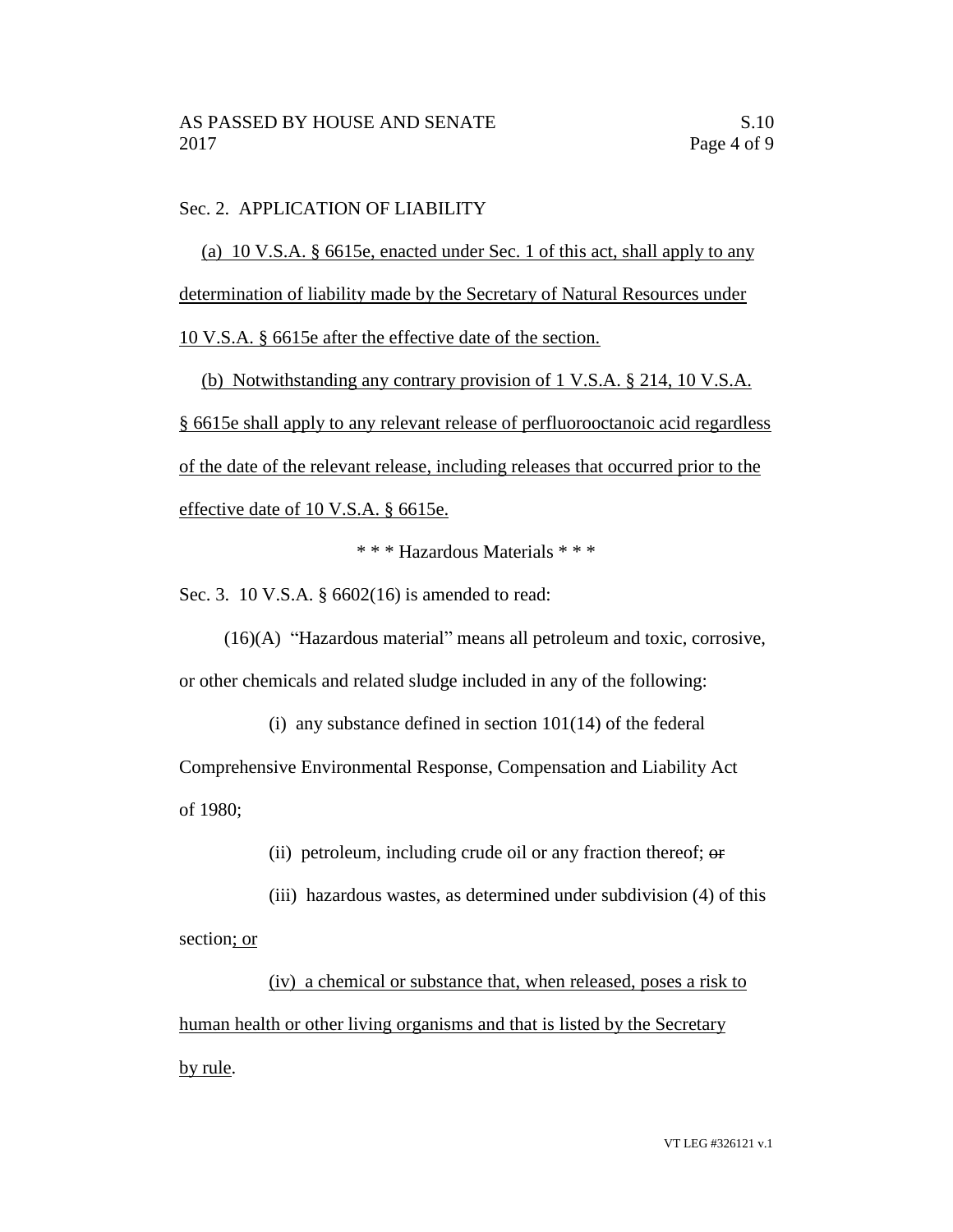(B) "Hazardous material" does not include herbicides and pesticides when applied consistent with good practice conducted in conformity with federal, State, and local laws and regulations and according to manufacturer's instructions. Nothing in this subdivision shall affect the authority granted and the limitations imposed by section 6608a of this title.

Sec. 4. 10 V.S.A. § 6602(12) is amended to read:

(12) "Disposal" means the discharge, deposit, injection, dumping, spilling, leaking, emitting, or placing of any solid waste or hazardous waste into or on any land or water so that such solid waste or hazardous waste or any constituent thereof may enter the environment or be emitted into the air or discharged into any ground or surface waters.

\* \* \* Brownfields \* \* \*

Sec. 5. 10 V.S.A. § 6652(b) is amended to read:

(b) Upon receipt of the completion report, the Secretary shall determine whether additional work is required in order to complete the plan. The applicant shall perform any additional activities necessary to complete the corrective action plan as required by the Secretary and shall submit a new completion report. When the Secretary determines that the applicant has successfully completed the corrective action plan and paid all fees and costs due under this subchapter, the Secretary shall issue a certificate of completion, which certifies that the work is completed. The certificate of completion shall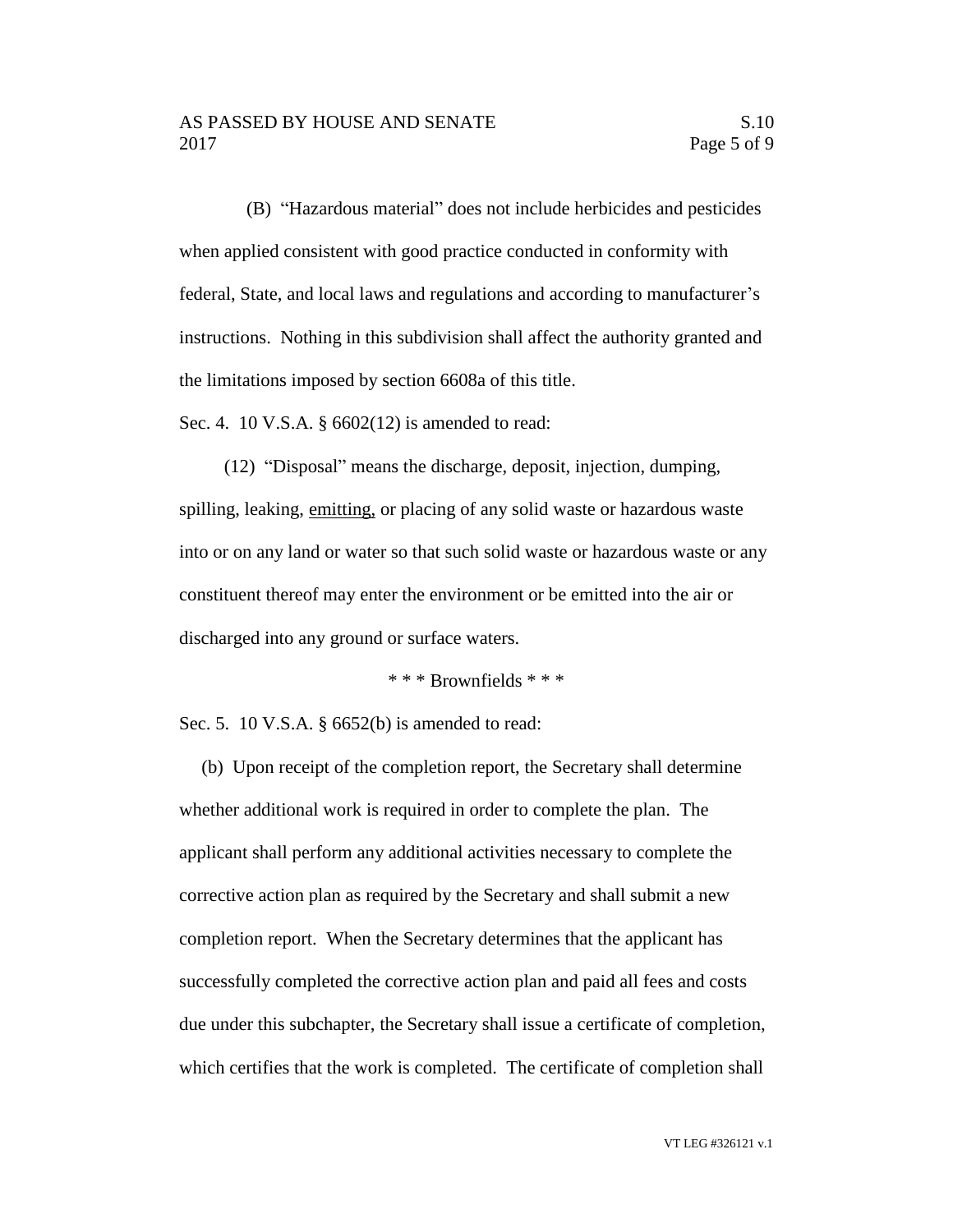include a description of any land use restrictions and other conditions required by the corrective action plan. The Secretary may establish land use restrictions in the certificate of completion for a property, but the Secretary shall not acquire interests in the property in order to establish a land use restriction. Sec. 6. 10 V.S.A. § 6653 is amended to read:

### § 6653. RELEASE FROM LIABILITY; PERSONAL RELEASE FROM

### LIABILITY

(a) An applicant who has obtained a certificate of completion pursuant to section 6652 of this title and successor owners of the property included in the certificate of completion who are not otherwise liable under section 6615 for the release or threatened release of a hazardous material at the property shall not be liable under subdivision  $6615(a)(1)$  of this title for any of the following:

(1) A release or threatened release that existed at the property at the time of the approval of the corrective action plan and complies with one or both of the following:

(A) was discovered after the approval of the corrective action plan by means that were not recognized standard methods at the time of approval of the corrective action plan;

(B) the material was not regulated as hazardous material until after approval of the corrective action plan.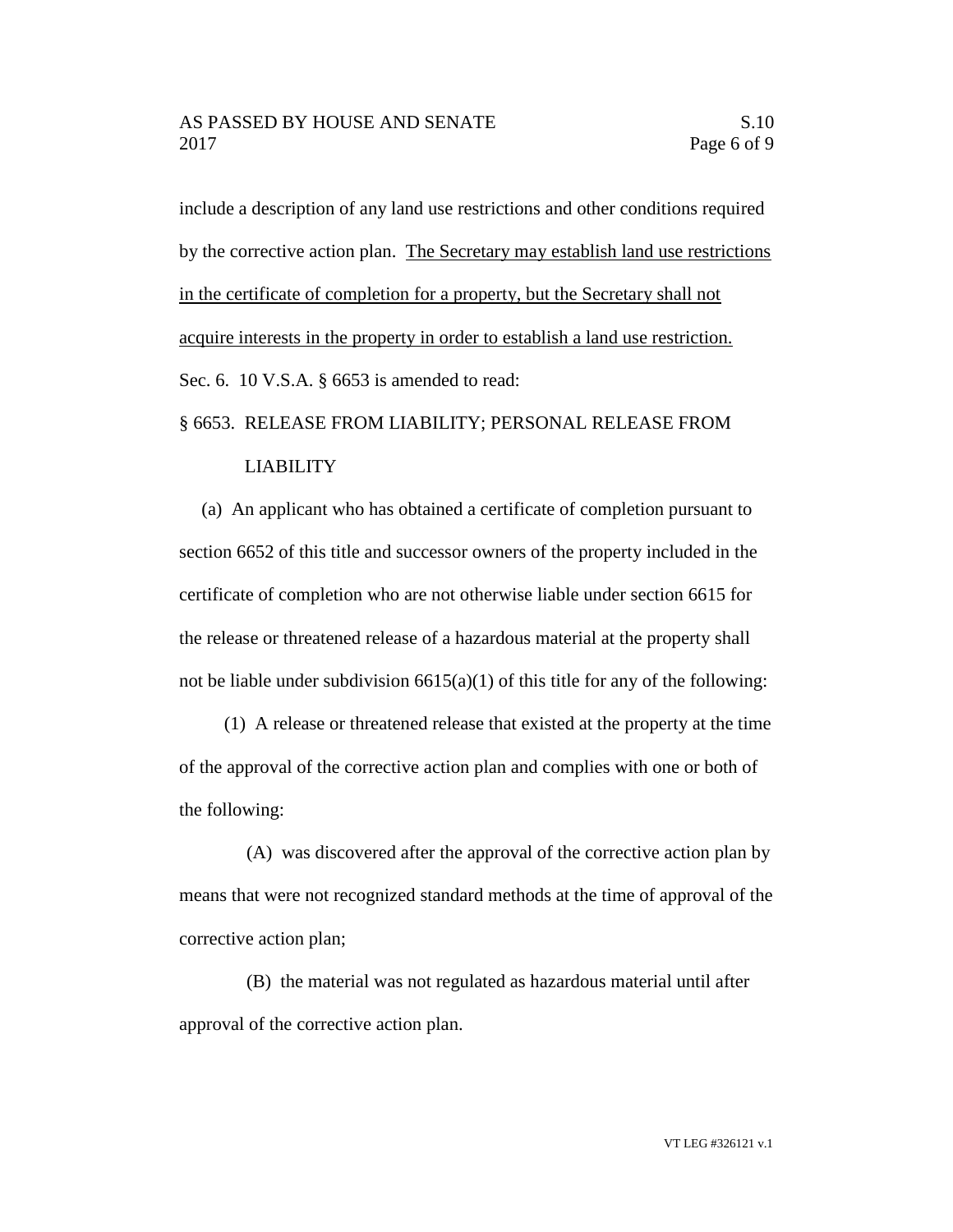(2) Cleanup after approval of the corrective action plan was done pursuant to more stringent cleanup standards effective after approval of the corrective action plan.

(3) Natural resource damages pursuant to section 6615d of this title, provided that the applicant did not cause the release that resulted in the damages to natural resources.

\* \* \*

(c) A release from liability under this section or forbearance from action provided by section 6646 of this title does not extend to any of the following:

(1) A release or threatened release of a hazardous material that was not present at the time the applicant submitted an application pursuant to this subchapter where the release or threatened release:

(A) has not been addressed under an amended corrective action plan approved by the Secretary; or

(B) was caused by intentional or reckless conduct by the applicant or agents of the applicant.

(2) Failure to comply with the general obligations established in section 6644 of this title.

(3) A release that occurs subsequent to the issuance of a certificate of completion.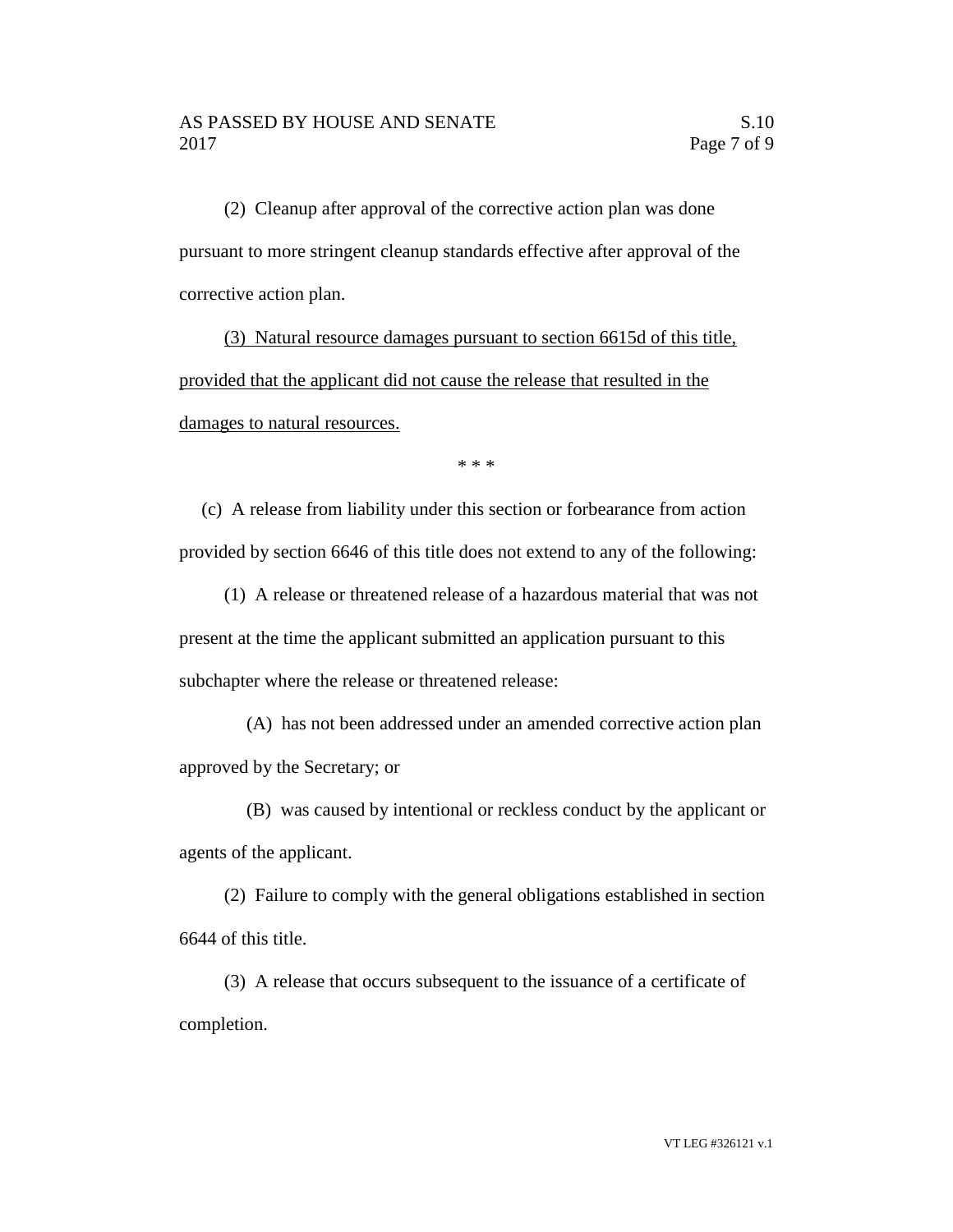(4) Failure to comply with the use restrictions contained within the certificate of completion for the site issued pursuant to subsection 6652(b) of this title.

\* \* \*

\* \* \* Groundwater Classification \* \* \*

Sec. 7. 10 V.S.A. § 1392(d) is amended to read:

(d) The groundwater management strategy, including groundwater classification and associated technical criteria and standards, shall be adopted as a rule in accordance with the provisions of 3 V.S.A., chapter 25. The secretary shall file any final proposed rules regarding the groundwater management strategy, with the natural resources board not less than 30 days prior to filing with the legislative committee on administrative rules. The board shall review the final proposed rules and comment regarding their compatibility with the Vermont water quality standards and the objectives of the Vermont Water Pollution Control Act. The secretary shall include the natural resources board's comments in filing the final proposed rules with the legislative committee on administrative rules.

Sec. 8. 10 V.S.A. § 1394(a) is amended to read:

(a) The state State adopts, for purposes of classifying its groundwater, the following classes and definitions thereof:

\* \* \*